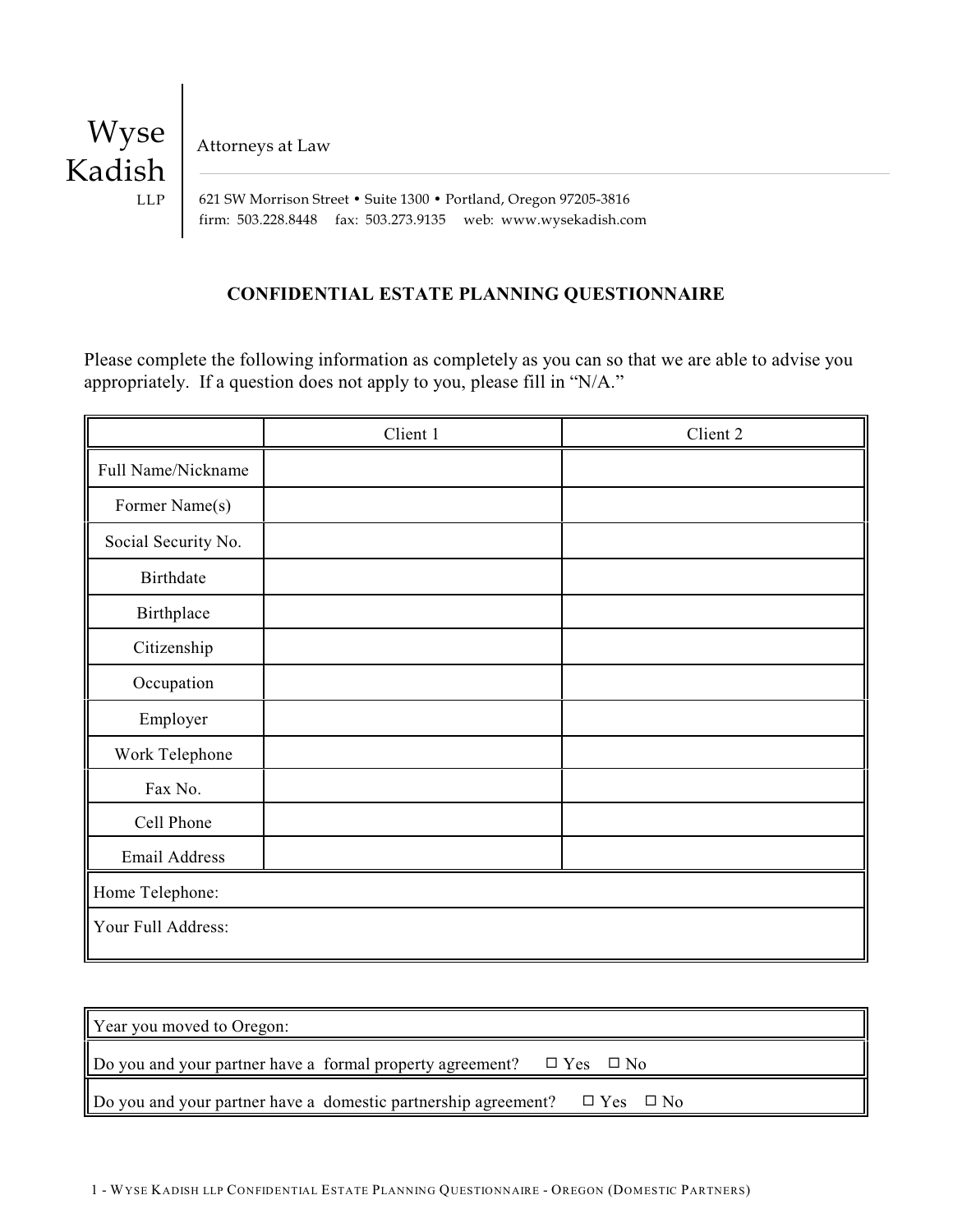| <b>Former Marriages</b> |  |  |
|-------------------------|--|--|
| Former Spouse's Name    |  |  |
| Date of Marriage        |  |  |
| Date of Divorce/Death   |  |  |

| <b>Your Children</b> |                                                                  |      |  |
|----------------------|------------------------------------------------------------------|------|--|
| Name:                | Nickname:                                                        | DOB: |  |
| Address:             | Parents:                                                         |      |  |
| Name:                | Nickname:                                                        | DOB: |  |
| Address:             | Parents:                                                         |      |  |
| Name:                | Nickname:                                                        | DOB: |  |
| Address:             | Parents:                                                         |      |  |
|                      |                                                                  |      |  |
|                      | Did you have any children who have died?<br>$\Box$ Yes $\Box$ No |      |  |

# **We will discuss how to select Personal Representatives, Guardians and Trustees in our meeting.**

If so, did any deceased child leave a child who is now alive?  $\Box$  Yes  $\Box$  No

**Please list your tentative choices below:**

| <b>Personal Representative</b> (Executor) - Carries out the terms of your will:                                         |               |  |  |
|-------------------------------------------------------------------------------------------------------------------------|---------------|--|--|
| $\square$ Yes<br>$\square$ No<br>Do you want to name your partner as your first choice as your personal representative? |               |  |  |
| Next Choice: Name(s)                                                                                                    | Telephone #:  |  |  |
| Address:                                                                                                                | Relationship: |  |  |
| <i>Next Choice:</i> Name(s)                                                                                             | Telephone #:  |  |  |
| Address:                                                                                                                | Relationship: |  |  |
|                                                                                                                         |               |  |  |
| <b>Guardian/Conservator</b> - To make decisions for you and handle your affairs if you are unable:                      |               |  |  |
| Do you want to name your partner as your first choice as your guardian/conservator? $\Box$ Yes                          | $\square$ No  |  |  |
| <i>First Choice:</i> Name(s)                                                                                            | Telephone #:  |  |  |
| Address:                                                                                                                | Relationship: |  |  |
| Second Choice: Name(s)                                                                                                  | Telephone #:  |  |  |
| Address:                                                                                                                | Relationship: |  |  |

2 - WYSE KADISH LLP CONFIDENTIAL ESTATE PLANNING QUESTIONNAIRE - OREGON (DOMESTIC PARTNERS)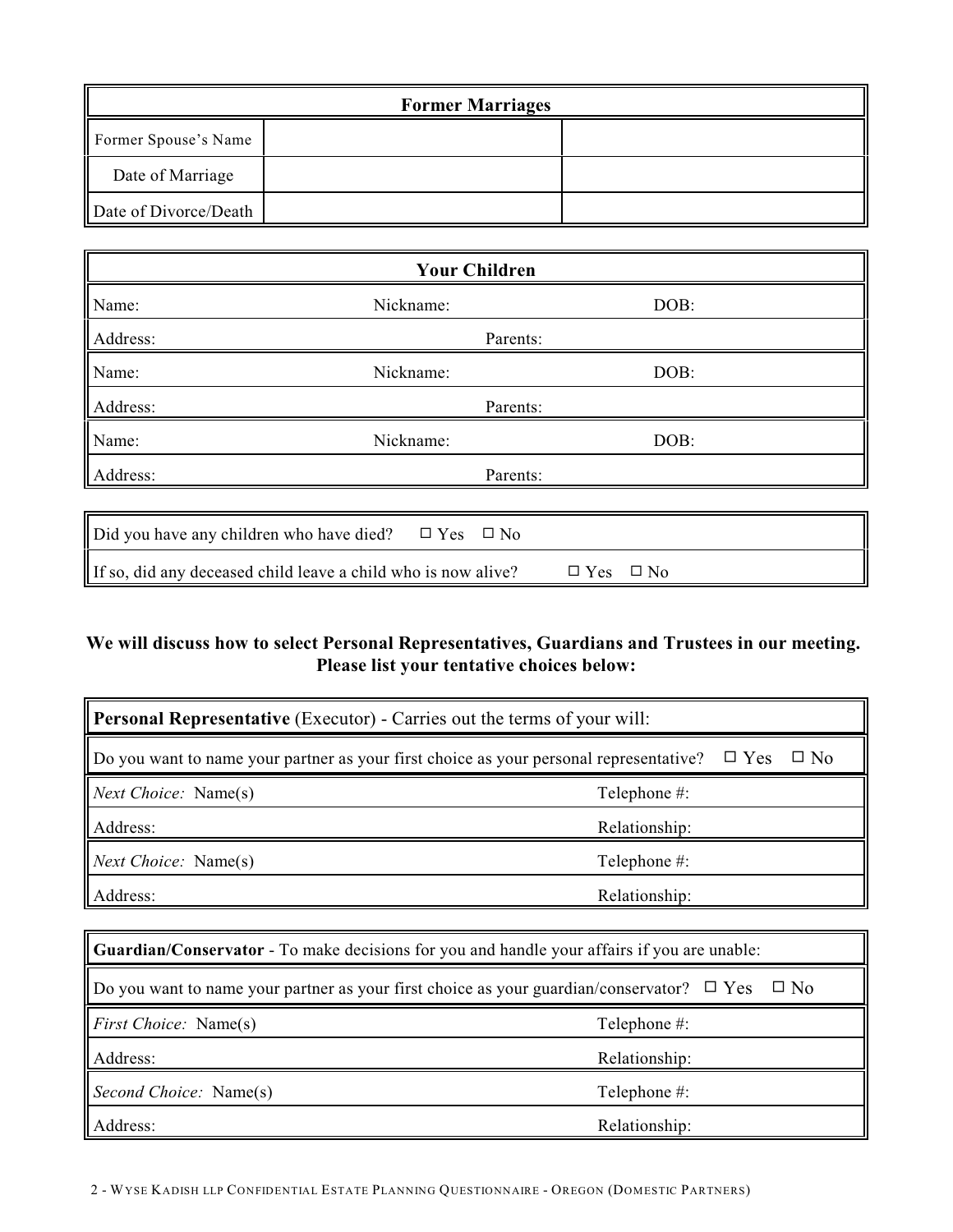| <b>Guardian for your Children</b> - To care for your children who are under age 18 if both parents unable: |                  |  |
|------------------------------------------------------------------------------------------------------------|------------------|--|
| <i>First Choice:</i> Name(s)                                                                               | Telephone $#$ :  |  |
| Address:                                                                                                   | Relationship:    |  |
| Second Choice: Name(s)                                                                                     | Telephone $\#$ : |  |
| Address:                                                                                                   | Relationship:    |  |

| <b>Trustee</b> - To manage funds for minor children or manage funds after death of parent: |               |  |  |
|--------------------------------------------------------------------------------------------|---------------|--|--|
| <i>First Choice:</i> Name(s)                                                               | Telephone #:  |  |  |
| Address:                                                                                   | Relationship: |  |  |
| Second Choice: Name(s)                                                                     | Telephone #:  |  |  |
| Address:                                                                                   | Relationship: |  |  |

| <b>Attorney-in-Fact</b> - You grant a power of attorney to someone to handle your business affairs: |               |  |
|-----------------------------------------------------------------------------------------------------|---------------|--|
| <i>First Choice:</i> Name(s)                                                                        | Telephone #:  |  |
| Address:                                                                                            | Relationship: |  |
| Second Choice: Name(s)                                                                              | Telephone #:  |  |
| <b>Address:</b>                                                                                     | Relationship: |  |

**Health Care Representative** - You choose someone to make health care decisions for you if you are unable to make such decisions yourself: *First Choice:* Name(s) Telephone #: Address: Relationship: Relationship: *Second Choice:* Name(s) Telephone #: Address: Relationship: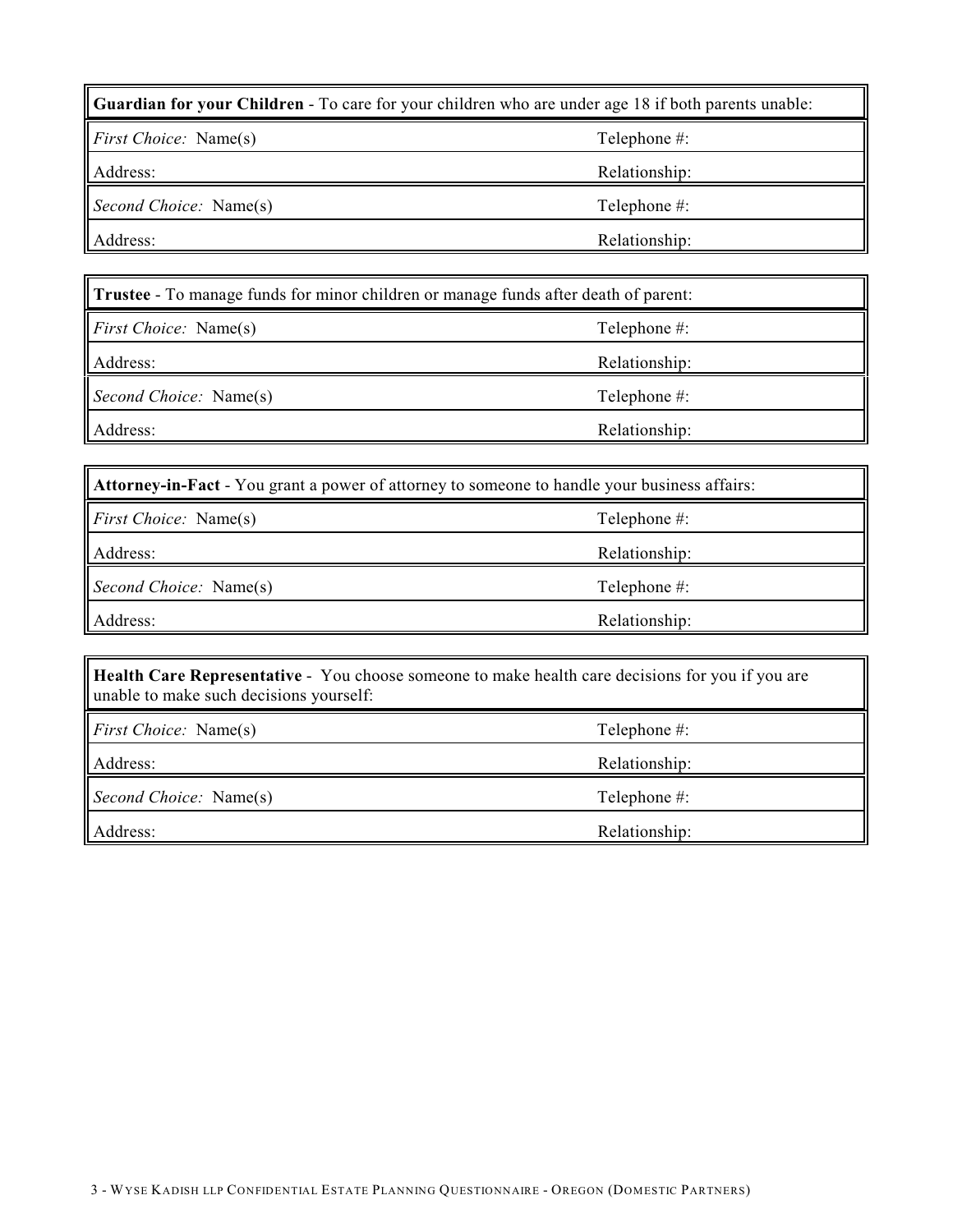| <b>FAMILY QUESTIONS</b><br>Please include a brief description for any "Yes" answer                                                                                 |                      |              |  |
|--------------------------------------------------------------------------------------------------------------------------------------------------------------------|----------------------|--------------|--|
| 1. Do you or your partner have special health or disability concerns?                                                                                              | $\square$ Yes        | $\square$ No |  |
| 2. Do you have a child with a learning disability?                                                                                                                 | $\Box$ Yes           | $\square$ No |  |
| 3. Do any of your children have special education, medical or physical needs?                                                                                      | $\square$ Yes        | $\square$ No |  |
| 4. Are any of your children institutionalized?                                                                                                                     | $\Box$ Yes $\Box$ No |              |  |
| 5. Do you or any of your family members receive governmental support or benefits?                                                                                  | $\square$ Yes        | $\square$ No |  |
| 6. Do you provide primary or other financial support to adult children?                                                                                            | $\square$ Yes        | $\square$ No |  |
| 7. Are there any persons other than your children who depend on you, wholly or<br>partially, for current or future support?                                        | $\square$ Yes        | $\square$ No |  |
| 8. Are you or your partner making payments pursuant to a divorce or<br>property settlement agreement?                                                              | $\square$ Yes        | $\square$ No |  |
| 9. Are you or your partner making child support payments?                                                                                                          | $\square$ Yes        | $\square$ No |  |
| 10. If you or your partner have been widowed, was a federal estate tax return or state<br>death tax return filed for the deceased partner? (Please furnish a copy) | $\square$ Yes        | $\square$ No |  |
| 11. Have you or your partner ever filed federal or state gift tax returns?<br>(Please furnish copies of these returns)                                             | $\Box$ Yes $\Box$ No |              |  |
| 12. Do either you or your partner want specific funeral arrangements?<br>Specify:                                                                                  | $\square$ Yes        | $\square$ No |  |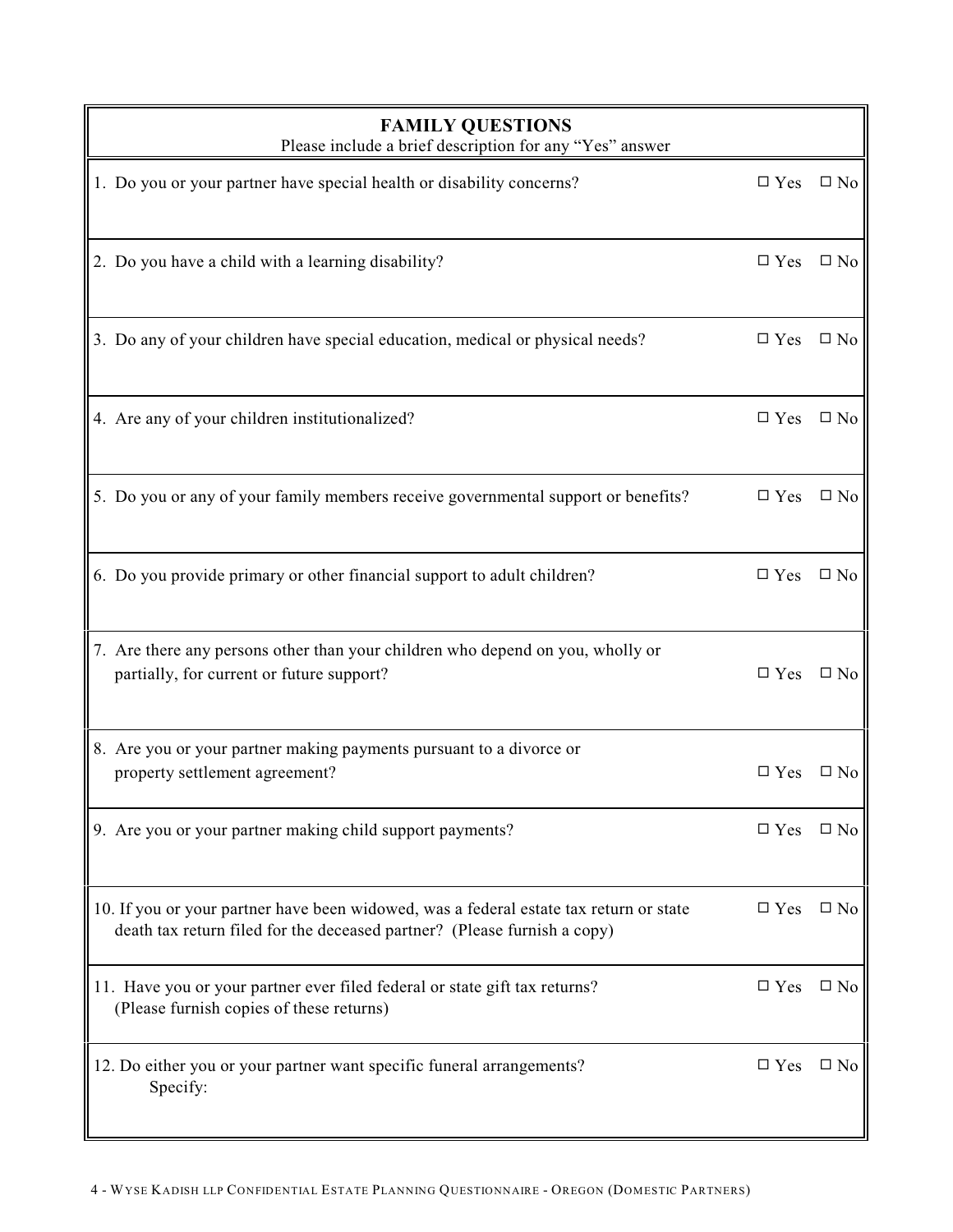| <b>Your Current Estate Plan</b>                                                                   |          |          |  |  |
|---------------------------------------------------------------------------------------------------|----------|----------|--|--|
|                                                                                                   | Client 1 | Client 2 |  |  |
| Do you have a will now?<br>If so, date of the will:                                               |          |          |  |  |
| A living trust?<br>If so, date of the trust:                                                      |          |          |  |  |
| Are you the beneficiary of<br>someone else's trust?                                               |          |          |  |  |
| Have you given someone<br>a power of attorney?<br>If so, name of agent:<br>Is it still in effect? |          |          |  |  |
| Do you have a living will?                                                                        |          |          |  |  |
| Have you named a health<br>care representative?                                                   |          |          |  |  |

# **Your Estate Planning Goals**

Please list your estate planning goals and any special concerns you have:

If you wish to leave specific property to specific people, please indicate below:

| Person:            | Property:                                                                                                    |  |  |
|--------------------|--------------------------------------------------------------------------------------------------------------|--|--|
| Person:            | Property:                                                                                                    |  |  |
| Person:            | Property:                                                                                                    |  |  |
| Person:            | Property:                                                                                                    |  |  |
| Person:            | Property:                                                                                                    |  |  |
| Person:            | Property:                                                                                                    |  |  |
|                    | Do you want the property to go to a person only if he/she survives you, or can it go to the person's estate? |  |  |
| To the Person Only | To the Person's Estate<br>□<br>$\Box$                                                                        |  |  |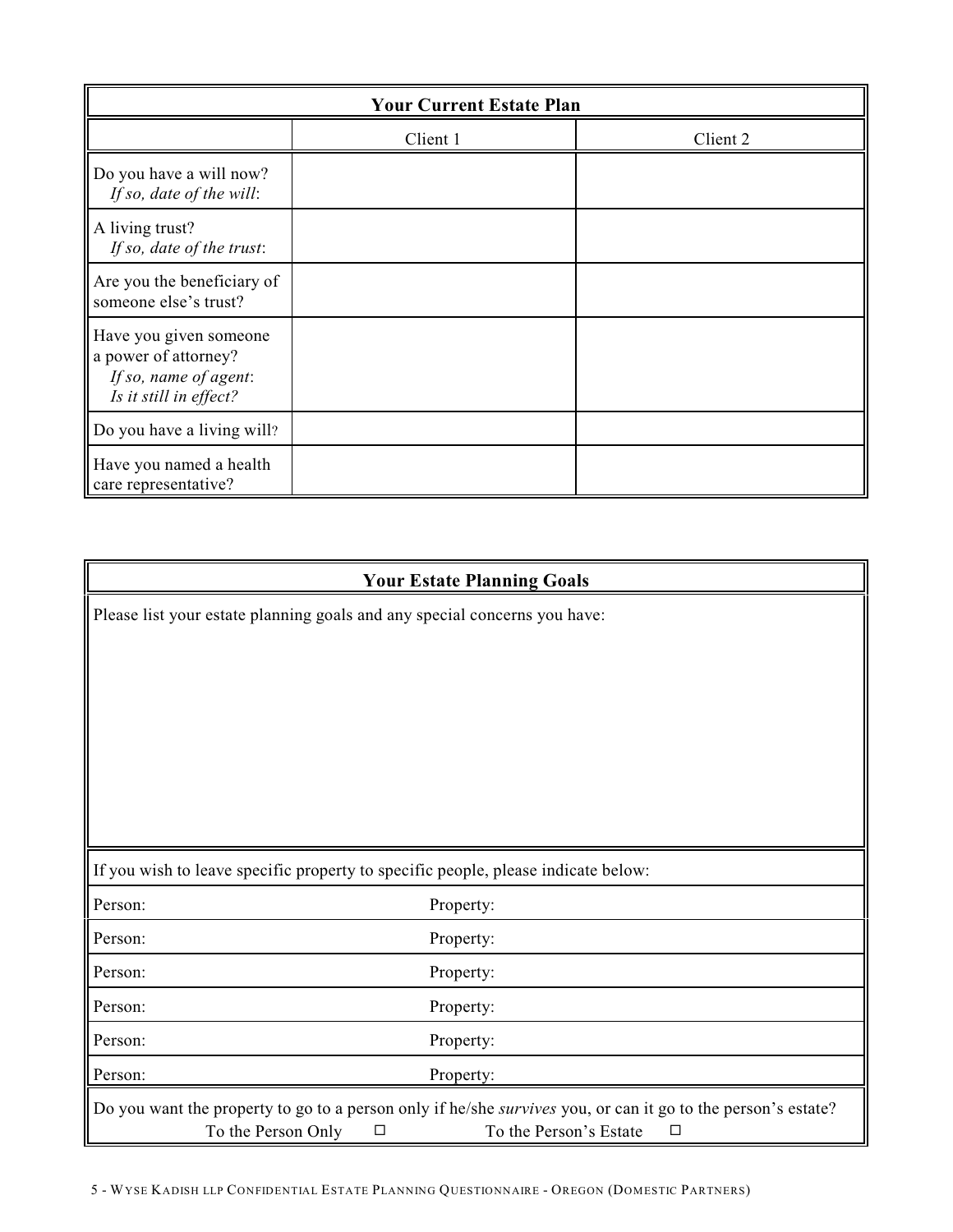### **PROPERTY INFORMATION**

The following information about your property, its value, and form of ownership will allow us to properly advise you regarding estate planning options and tax planning strategies appropriate for you. Please fill in the information in the categories that apply to you as completely as you can.

(Note: Indicating joint ownership presumes that the property passes to the joint owner by right of survivorship; please specify if your property is jointly owned but *does not* pass to the joint owner at death.)

| Asset                                                                                                                                            | Whose Name<br>(Client 1/Client 2<br>/Joint) | Market<br>Value | Debt | Net<br>Equity |
|--------------------------------------------------------------------------------------------------------------------------------------------------|---------------------------------------------|-----------------|------|---------------|
| Real Estate - Address, city and state:<br>(Place a $\boldsymbol{\nu}$ next to any property on which you have<br>mortgage cancellation insurance) |                                             |                 |      |               |
|                                                                                                                                                  |                                             |                 |      |               |
|                                                                                                                                                  |                                             |                 |      |               |
|                                                                                                                                                  |                                             |                 |      |               |
| Bank Accounts - Bank and account type:                                                                                                           |                                             |                 |      |               |
|                                                                                                                                                  |                                             |                 |      |               |
|                                                                                                                                                  |                                             |                 |      |               |
|                                                                                                                                                  |                                             |                 |      |               |
|                                                                                                                                                  |                                             |                 |      |               |
|                                                                                                                                                  |                                             |                 |      |               |
| <b>Business Interests:</b>                                                                                                                       |                                             |                 |      |               |
|                                                                                                                                                  |                                             |                 |      |               |
|                                                                                                                                                  |                                             |                 |      |               |
|                                                                                                                                                  |                                             |                 |      |               |
|                                                                                                                                                  |                                             |                 |      |               |
| Stocks, Bonds, Mutual Funds:                                                                                                                     |                                             |                 |      |               |
|                                                                                                                                                  |                                             |                 |      |               |
|                                                                                                                                                  |                                             |                 |      |               |
|                                                                                                                                                  |                                             |                 |      |               |
|                                                                                                                                                  |                                             |                 |      |               |
|                                                                                                                                                  |                                             |                 |      |               |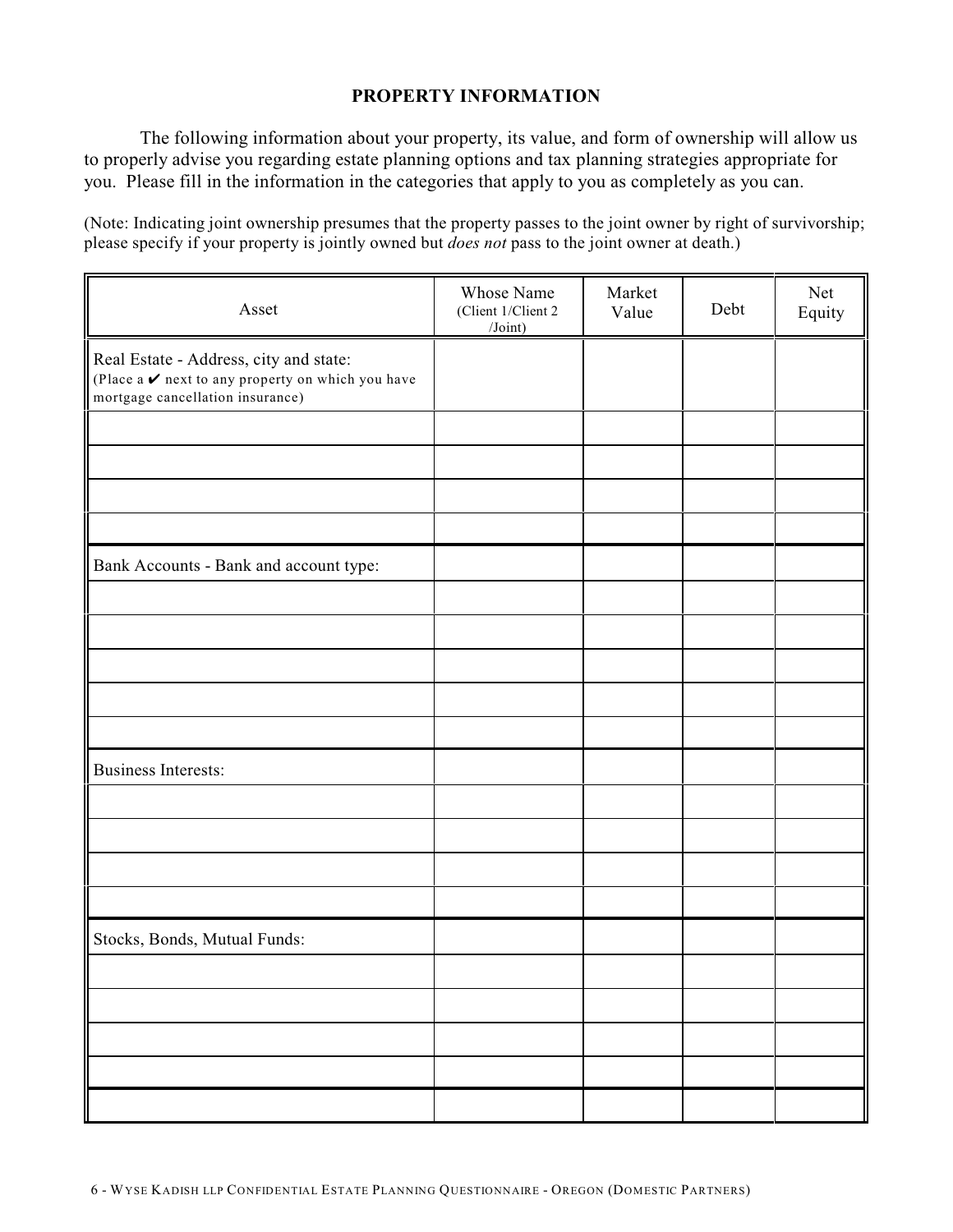| Asset                                                          | <b>Whose Name</b><br>(Client 1/Client 2<br>$\sqrt{Joint}$ | Market<br>Value | Debt | Net<br>Equity |
|----------------------------------------------------------------|-----------------------------------------------------------|-----------------|------|---------------|
| Notes, Mortgages, Trust deeds, Contracts, etc.,<br>owed to you |                                                           |                 |      |               |
|                                                                |                                                           |                 |      |               |
|                                                                |                                                           |                 |      |               |
|                                                                |                                                           |                 |      |               |
| Personal Property - Furnishings, Autos, etc.                   |                                                           |                 |      |               |
|                                                                |                                                           |                 |      |               |
|                                                                |                                                           |                 |      |               |
|                                                                |                                                           |                 |      |               |
| TOTALS:                                                        |                                                           |                 |      |               |

|                                 |                            |                                                                          | $\Box$ No     |
|---------------------------------|----------------------------|--------------------------------------------------------------------------|---------------|
|                                 | Joint Owner:               |                                                                          |               |
|                                 | Joint Owner:               |                                                                          |               |
|                                 | Joint Owner:               |                                                                          |               |
|                                 |                            |                                                                          |               |
| Do you have a safe deposit box? |                            | $\Box$ Yes                                                               | $\Box$ No     |
| Branch:                         | Joint Owner:               |                                                                          |               |
| Branch:                         | Joint Owner:               |                                                                          |               |
|                                 | anyone besides each other? | Do either you or your partner own real or personal property jointly with | $\square$ Yes |

 $\blacksquare$ 

F

| <b>LIFE INSURANCE</b>         |          |          |  |
|-------------------------------|----------|----------|--|
|                               | Client 1 | Client 2 |  |
| Life Insurance Company        |          |          |  |
| Policy Owner                  |          |          |  |
| Designated Beneficiary        |          |          |  |
| Alternate Beneficiary         |          |          |  |
| Face Value (Policy Amount)    |          |          |  |
| <b>Accumulated Cash Value</b> |          |          |  |
| Loans Against Policy          |          |          |  |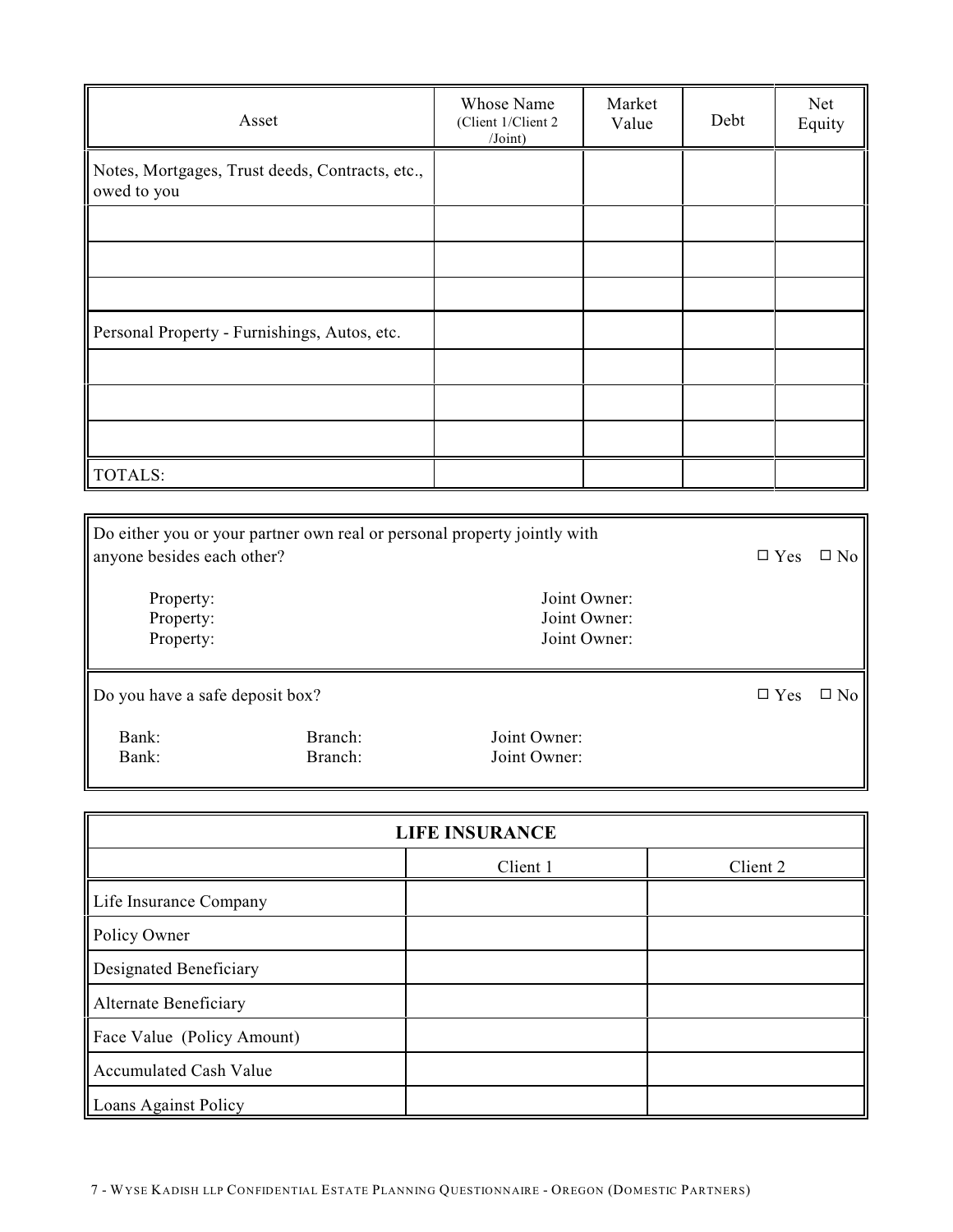| <b>BENEFIT PLANS - IRA, Pension, Profit-Sharing, 401(k), Deferred Compensation, etc.</b> |          |          |  |
|------------------------------------------------------------------------------------------|----------|----------|--|
|                                                                                          | Client 1 | Client 2 |  |
| Plan Type (IRA, Pension, etc.)                                                           |          |          |  |
| Designated Beneficiary                                                                   |          |          |  |
| Plan Value                                                                               |          |          |  |
| Loans Against Plan                                                                       |          |          |  |
| Plan Type (IRA, Pension, etc,)                                                           |          |          |  |
| Designated Beneficiary                                                                   |          |          |  |
| Plan Value                                                                               |          |          |  |
| Loans Against Plan                                                                       |          |          |  |

| <b>Your Advisors</b>    |      |         |           |  |
|-------------------------|------|---------|-----------|--|
|                         | Name | Address | Telephone |  |
| Attorney                |      |         |           |  |
| Accountant              |      |         |           |  |
| Financial Advisor       |      |         |           |  |
| Personal Banker         |      |         |           |  |
| Life Insurance Agent    |      |         |           |  |
| Stockbroker             |      |         |           |  |
| Referred to our firm by |      |         |           |  |

Please use this space or the back of this page to provide additional information about any question: